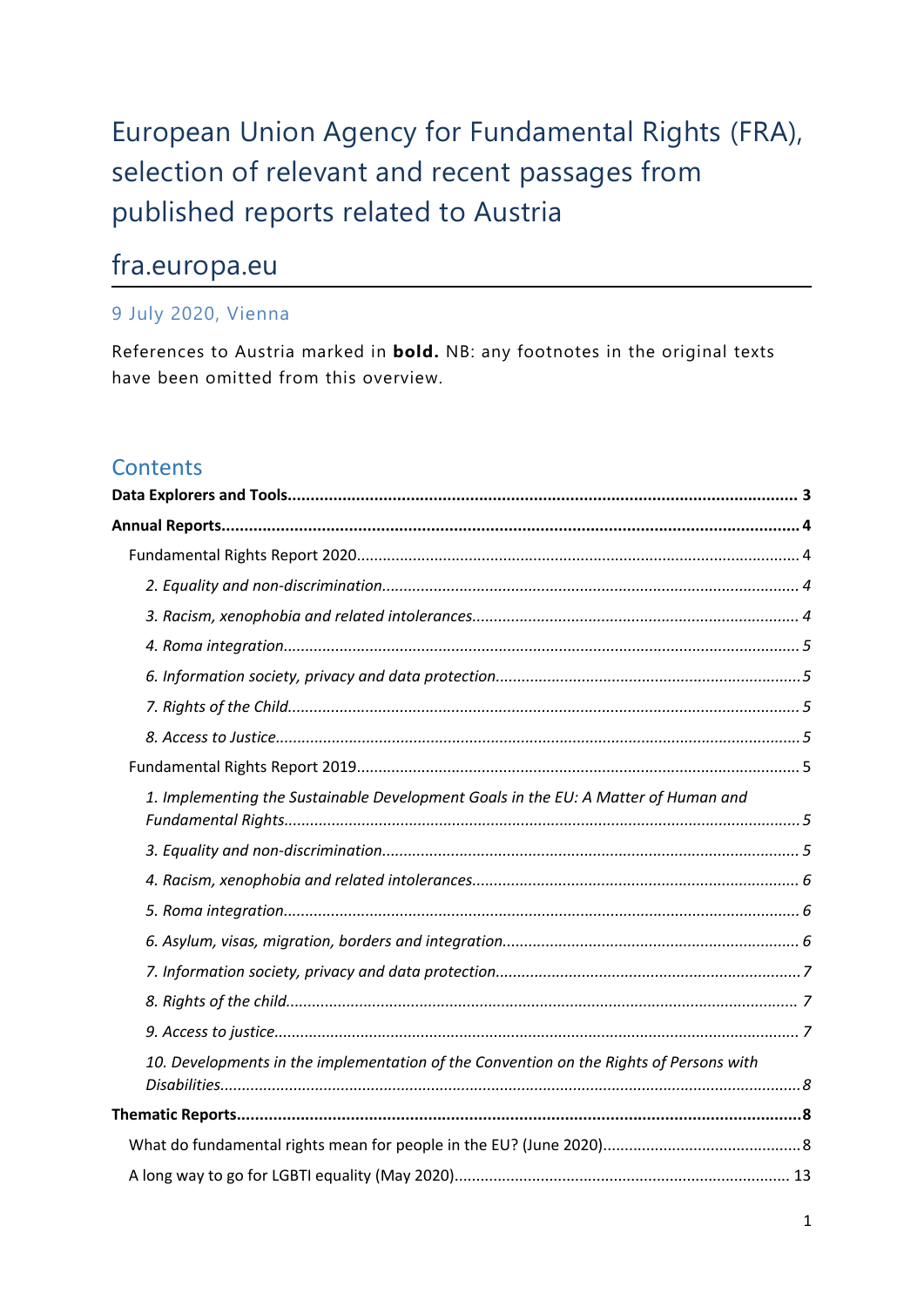| Criminal detention conditions in the European Union: rules and reality (December 2019) 13    |
|----------------------------------------------------------------------------------------------|
| Antisemitism - Overview of data available in the European Union 2008-2018 (November 2019)13  |
| Integration of young refugees in the EU: good practices and challenges (November 2019) 14    |
| Beyond the peak: challenges remain, but migration numbers drop (March 2019) 16               |
| Experiences and perceptions of antisemitism - Second survey on discrimination and hate crime |
|                                                                                              |
| Second European Union Minorities and Discrimination Survey - Main results (December 2017) 17 |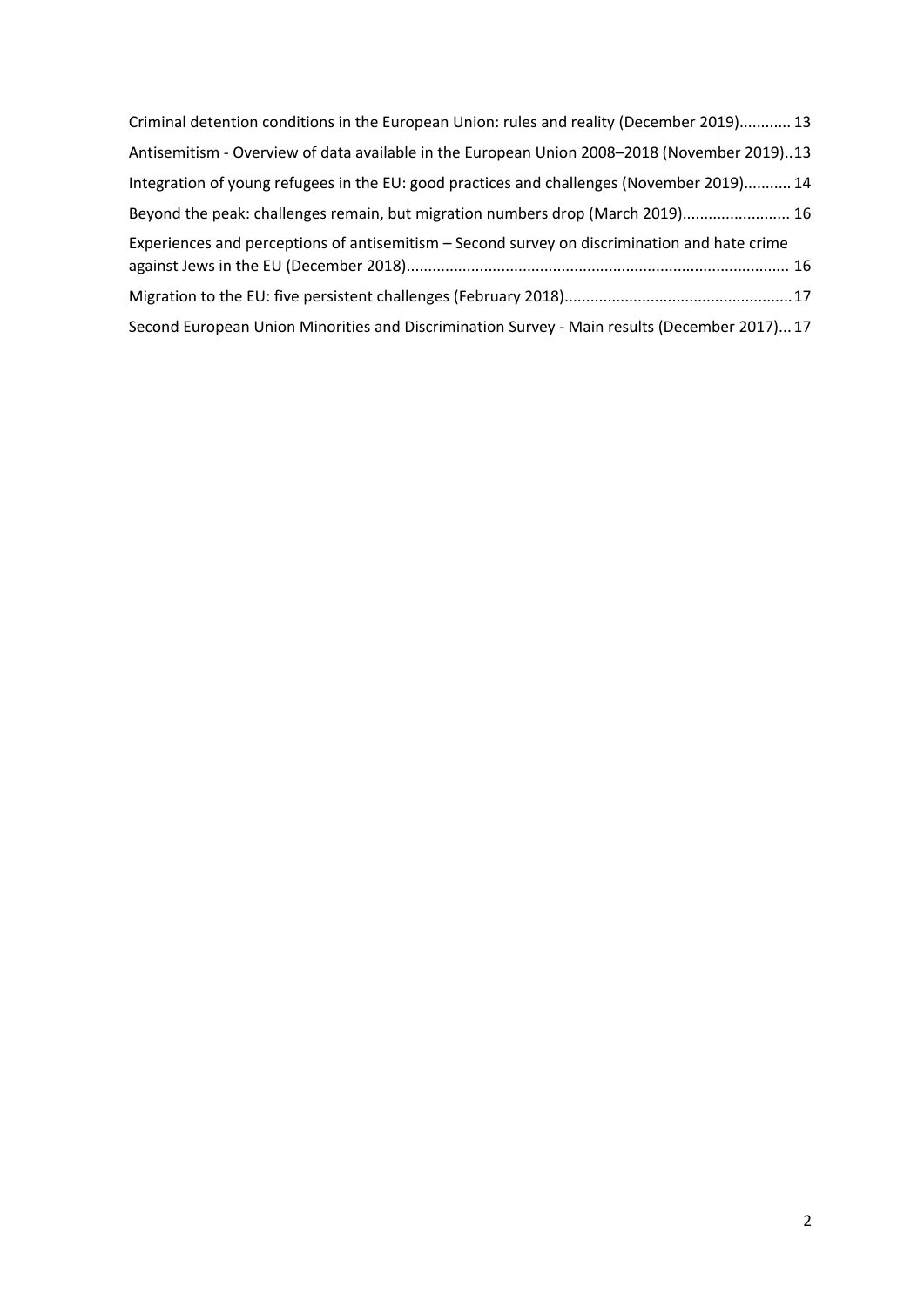# <span id="page-2-0"></span>Data Explorers and Tools

In addition to the relevant passages from recent FRA publications that are presented in this submission, valuable information can be found in the **data explorers** on FRA'<sup>s</sup> website (available at <https://fra.europa.eu/en/publications-and-resources/data-and-maps>), which allows the comparison of results from some of FRA'<sup>s</sup> research for all EU Member States, including Austria:

- $\bullet$  Forced return [monitoring](https://fra.europa.eu/en/publications-and-resources/data-and-maps/return) systems – State of play in EU Member States (last updated July 2020)
- **EU LGBTI Survey data [explorer](https://fra.europa.eu/en/data-and-maps/2020/lgbti-survey-data-explorer) (last updated May 2020)**
- $\bullet$  Minimum age [requirements](https://fra.europa.eu/en/publications-and-resources/data-and-maps/minag) related to rights of the child in the EU (last updated October 2018)
- $\bullet$  Second European Union Minorities and [Discrimination](https://fra.europa.eu/en/publications-and-resources/data-and-maps/survey-data-explorer-second-eu-minorities-discrimination-survey) Survey (EU MIDIS II) data explorer (last updated December 2017)
- e Mapping child [protection](http://fra.europa.eu/en/publications-and-resources/data-and-maps/comparative-data/child-protection) systems in the EU (last updated August 2015)
- $\bullet$  Indicators on the right to political [participation](http://fra.europa.eu/en/publications-and-resources/data-and-maps/comparative-data/political-participation) of people with disabilities (last updated April 2015)
- $\bullet$ [Mapping](http://fra.europa.eu/en/publications-and-resources/data-and-maps/comparative-data/victims-support-services) victims' right and support in the EU (last updated April 2014)
- $\bullet$ Violence against women survey data [explorer](http://fra.europa.eu/en/publications-and-resources/data-and-maps/survey-data-explorer-violence-against-women-survey) (last updated March 2014)

In addition to the data explorers, the FRA website also offers the European Union [Fundamental](https://fra.europa.eu/en/databases/efris/) Rights [Information](https://fra.europa.eu/en/databases/efris/) System (EFRIS). EFRIS is <sup>a</sup> Human Rights Gateway, bringing together data and information from existing human rights databases, and enables viewing and analysis of relevant assessments of fundamental rights in the EU.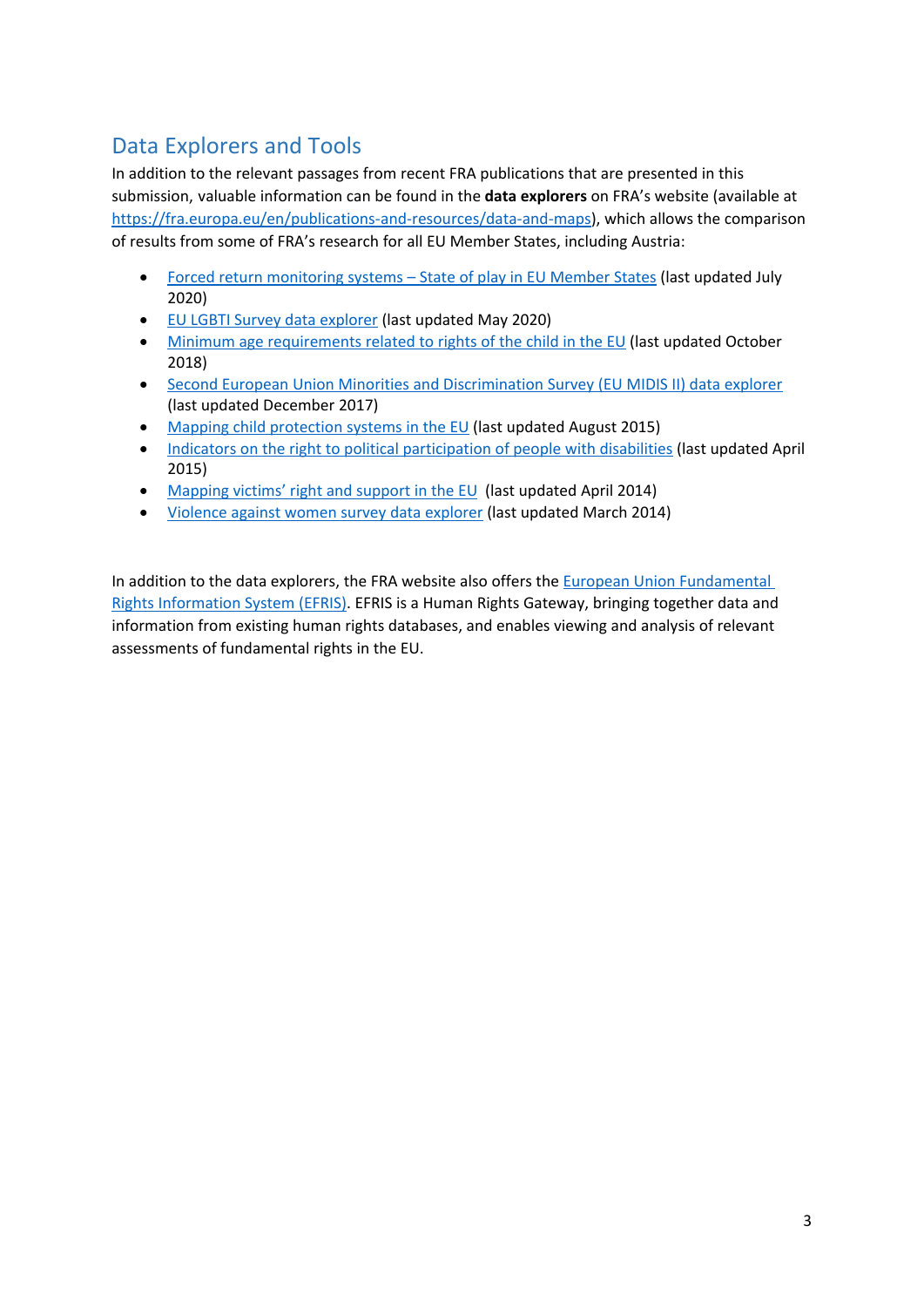# <span id="page-3-0"></span>Annual Reports

Fundamental Rights Report 2020 <https://fra.europa.eu/en/publication/2020/fundamental-rights-report-2020>

#### 2. Equality and non-discrimination

"*Figure 2.1: Discrimination in Past 12 Months and Reporting the Most Recent Incident of Discrimination, by Country and LGBTI Group, Eu-28 <sup>+</sup> 2 (%)" (pp. 38-39)*



#### 3. Racism, xenophobia and related intolerances

"In Austria, almost 45 % of 1,200 respondents believe that Muslims should not have the same rights as "everyone else in **Austria**", the Social Survey 2018 showed." (p. 59)

"Politicians and policymakers across the EU increasingly recognise how widespread and serious the problem is. In **Austria**, "the climate of opinion, which is influenced by xenophobia and hostility towards asylum seekers, as well as right-wing extremist activities pose <sup>a</sup> threat to democracy." (p. 60)

"By November 2019, 14 Member States had adopted or endorsed the [non-legally binding working definition of antisemitism adopted by the International Holocaust Remembrance Alliance (IHRA), including] **Austria**." (p. 62)

"In Lewit v. **Austria**, the ECtHR found <sup>a</sup> violation of Article 8 (right to respect for private life) where <sup>a</sup> periodical published an article using terms such as "mass murderers", "criminals" and "<sup>a</sup> plague" to describe Holocaust survivors, like the applicant, who were liberated from the Mauthausen concentration camp in 1945." (p. 65)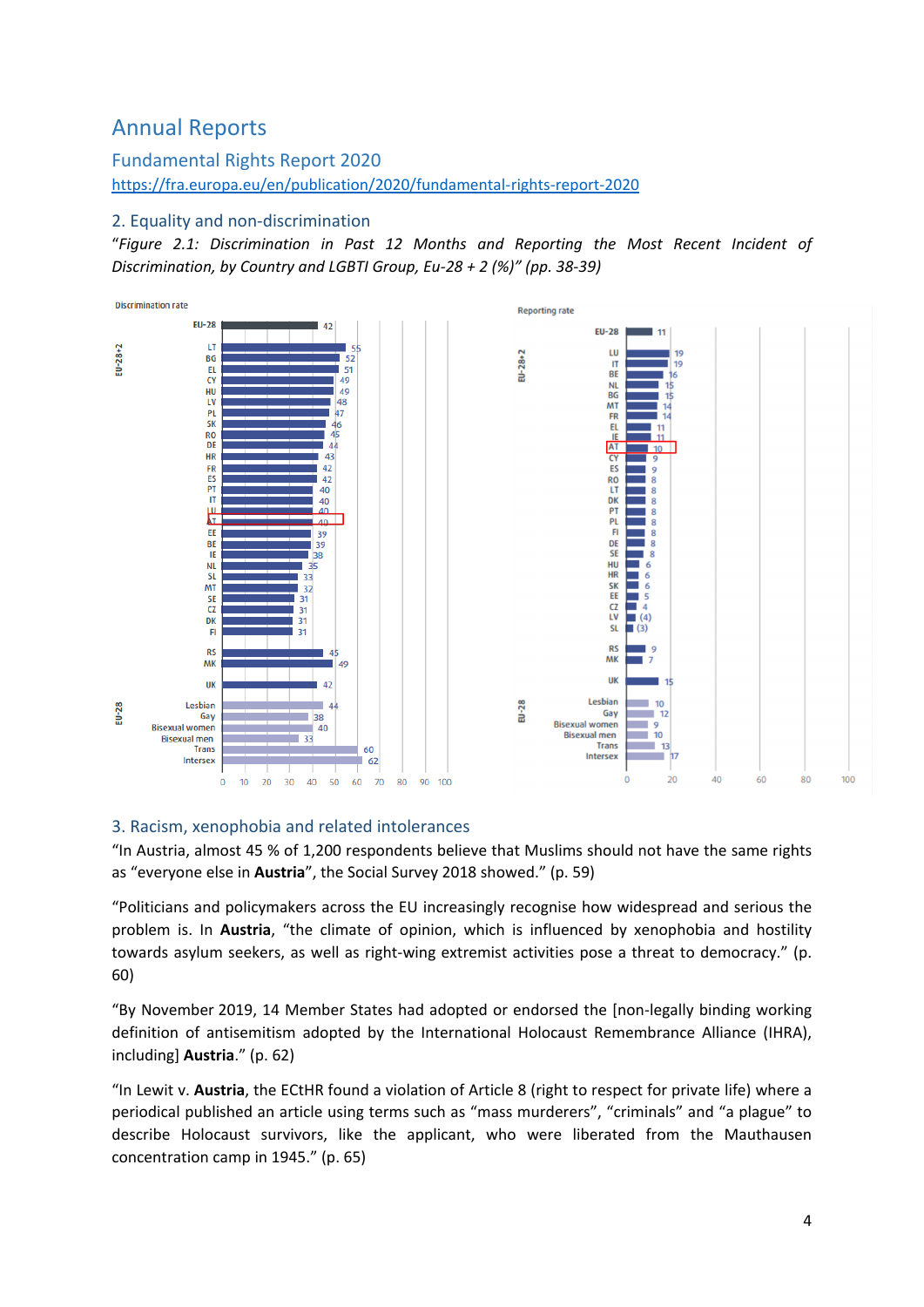#### <span id="page-4-0"></span>4. Roma integration

"Some countries also reported actions specifically targeting Roma in 2019. For instance, in **Austria**, the Ministry of Labour, Social Affairs, Health and Consumer Protection supported media workshops as <sup>a</sup> part of the *Romblog Digital Evolution* project, providing media literacy and skills for Roma youth to improve their chances in the labour market." (p. 94)

#### 6. Information society, privacy and data protection

"The GDPR has created mechanisms to ease the procedures when complaints involve two or more Member States, but CSOs still have to cope with lengthy delays when complaints involve several SAs. Organisations such as NOYB in **Austria** or Bits of Freedom in the Netherlands flagged how such delays can have chilling effects on the data subjects' legitimate expectations of the efficiency of <sup>a</sup> non-judicial remedy. That ultimately risks undermining the whole procedure." (p. 146)

"Those Member States that have updated their data retention framework have restricted their reforms to introducing shorter retention periods and/or the relevant requirements for lawful access to the data that service providers retain. They have kept <sup>a</sup> general data retention scheme. **Austria** is the only Member State with <sup>a</sup> targeted data retention scheme." (p. 155)

#### 7. Rights of the Child

"Early childhood education and childcare services can have an important impact on child poverty or social exclusion. [Country-specific recommendations (CSRs)] identified the quality and adequacy of these services as an issue to consider in many EU Member States, but the aim was to foster women'<sup>s</sup> participation in the labour market more than to address child poverty. The EU Council addressed CSRs on these services to **Austria**, Cyprus, Czechia, Ireland, Italy, Poland and Slovakia." (p. 169)

#### 8. Access to Justice

"The European Commission urged nine Member States […] to finish incorporating the Victims' Rights Directive into national law. […] The Commission also sent Reasoned Opinions to thirteen other Member States, namely **Austria**, Belgium, Bulgaria, Croatia, Cyprus, Finland, France, Greece, Latvia, Lithuania, Luxembourg, the Netherlands and Slovakia." (p. 188)

#### Fundamental Rights Report 2019

<https://fra.europa.eu/en/publication/2019/fundamental-rights-report-2019>

#### 1. Implementing the Sustainable Development Goals in the EU: A Matter of Human and Fundamental Rights

"EU Member States have overall demonstrated ownership of Agenda 2030 and the SDGs. By the end of 2018, all but four had submitted voluntary national review (VNR) reports to the UN'<sup>s</sup> High Level Political Forum. Croatia and the United Kingdom will present their reports in 2019, while **Austria** and Bulgaria are expected to submit their first VNR reports in 2020." (p. 27)

#### 3. Equality and non-discrimination

"Against this backdrop, country reports published in 2018 by the Council of Europe´s European Commission against Racism and Intolerance (ECRI) for **Austria**, Croatia, Malta, Portugal, Spain and Sweden point to <sup>a</sup> number of areas for improvement. Main concerns stated by ECRI include […] the overall complexity of the institutional system of equality bodies (**Austria**)." (p. 66-67)

"Following recommendations from the EU and many international organisations, some EU […] Member States introduced non-binary gender markers into their laws (**Austria**, Germany, the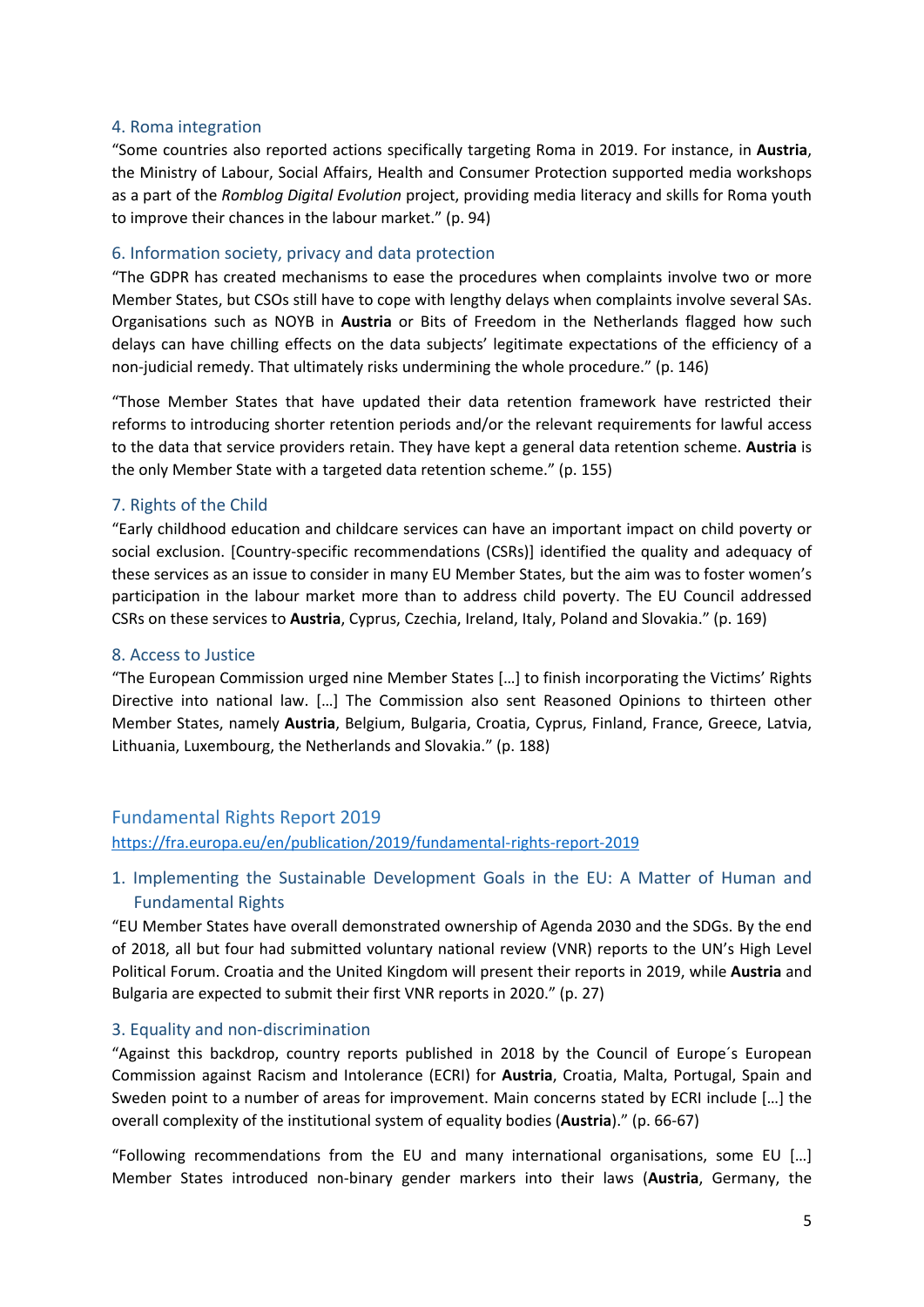#### <span id="page-5-0"></span>Netherlands)." (p. 69)

"On 15 June, **Austria**'<sup>s</sup> Constitutional Court ruled that sex entries in civil registries and in identity documents have to reflect individual self-determined gender identity. People who do not want to be identified as either male or female should have the right to refrain from an entry, or use other terms, such as 'diverse', 'inter' or 'open'. Ultimately, the court left it to public authorities to decide how to implement the judgment appropriately." (p. 70)

#### 4. Racism, xenophobia and related intolerances

"In E.S. v. **Austria**, the ECtHR ruled in favour of the Austrian Supreme Court, which found that the interference with the applicant'<sup>s</sup> right to freedom of expression was justified and in balance with the principles developed under Article 9 (freedom of religion) and Article 10 (freedom of expression) of the ECHR. The case concerned several seminars entitled 'Basic information on Islam' held at the Freedom Party Institute. During two of these seminars, the applicant had linked Muhammad'<sup>s</sup> marriage to Aisha, <sup>a</sup> six-year-old girl, to paedophilia. As <sup>a</sup> result of these statements, the applicant was convicted of disparaging religion pursuant to the Austrian Criminal Code and ordered to pay <sup>a</sup> moderate fine." (p. 94)

"In **Austria**, the Federal Minister for Constitutional Affairs, Reforms, Deregulation and Justice concluded an agreement pursuant to which Facebook will check notifications of illegal content regarding hate speech within 24 hours and will remove or lock down such content." (p. 95)

"As reported in the FRA publication *Being black in the EU*, the highest levels of awareness of [equality] bodies are in Ireland (67 %), the United Kingdom (65 %) and Denmark (62 %), and the lowest in Malta (9 %), Luxembourg (12 %), Italy (19 %) and **Austria** (20 %)." (p. 96)

"Overall, respondents of African descent rate their trust in the police at 6.3 on <sup>a</sup> scale from 0 to 10, where 0 means 'no trust at all' and 10 indicates 'complete trust'. The lowest average level of trust in the police is found in **Austria** (3.6), where the majority of the respondents also consider that the most recent police stop they experienced was racial profiling." (p. 97)

#### 5. Roma integration

"In **Austria**, the updated national Roma integration strategy now includes specific measures, such as publishing <sup>a</sup> report on anti-Gypsyism, organising <sup>a</sup> conference and awareness-raising workshops on anti-Gypsyism, and working with Roma youth on <sup>a</sup> national No Hate Speech committee." (p. 114)

"In 2018, <sup>a</sup> wide range of positive initiatives were implemented throughout the EU promoting Roma inclusion and empowering Roma, in particular young people and women. […] For example, arts exhibitions about the Sinti and Roma culture and their persecution throughout history took place in **Austria**, the Netherlands and Slovakia." (p. 115)

#### 6. Asylum, visas, migration, borders and integration

"Five EU Member States (**Austria**, Denmark, France, Germany and Sweden) as well as Norway continue to check people crossing internal borders within the Schengen area, as exceptionally allowed by the Schengen Borders Code (Regulation (EU) No. 2016/399). Such controls may negatively affect the exercise of different Charter rights, such as the freedom to conduct <sup>a</sup> business (Article 16), the right to respect for private and family life (Article 7), or citizens' right to free movement under Article 45 of the Charter." (p. 135)

"Lengthy asylum procedures affect refugees' daily life in different ways. Effects for young people include limited possibilities to work and enrol in education beyond compulsory schooling. Examples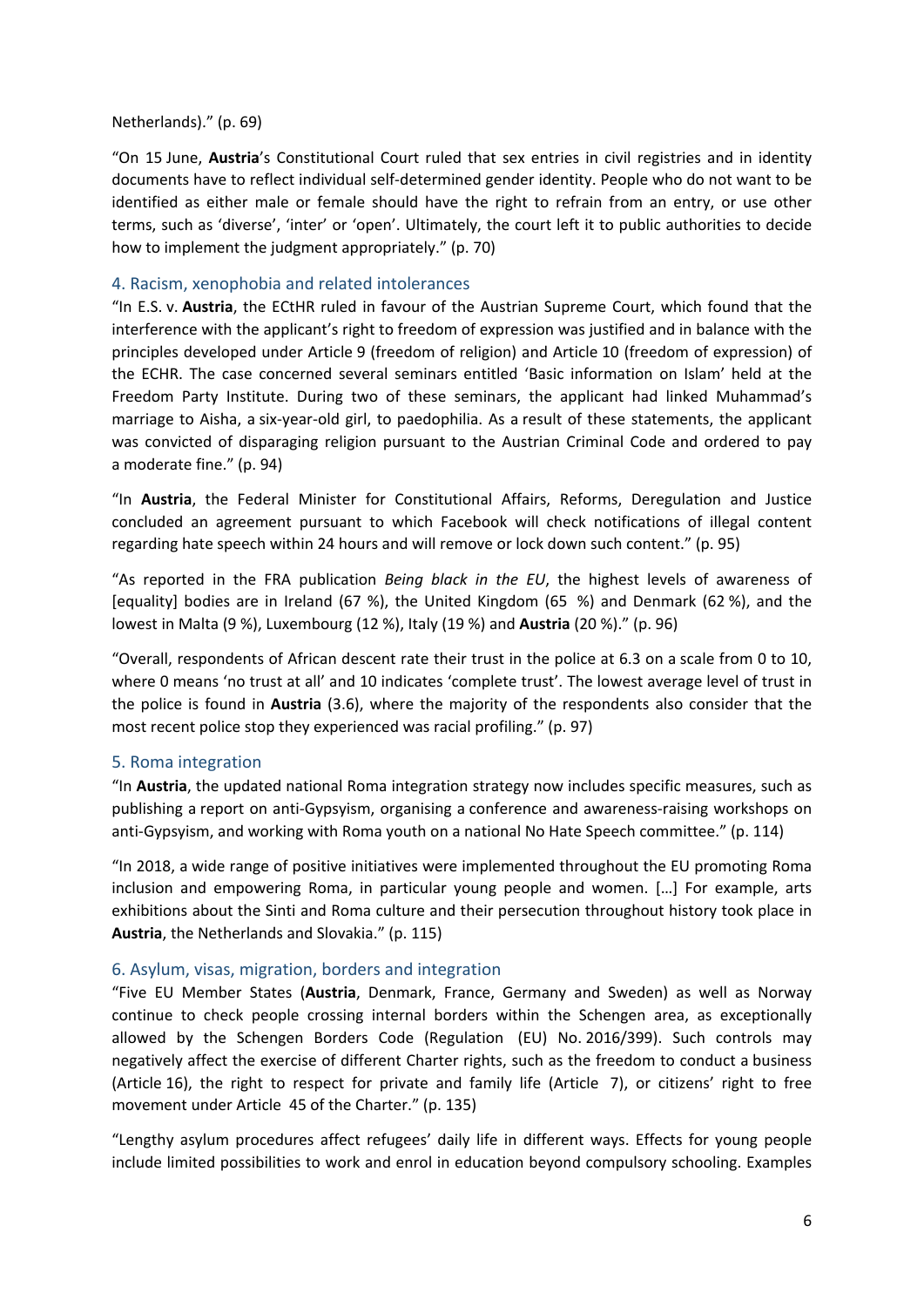<span id="page-6-0"></span>of other consequences include difficulties for unaccompanied children to reunite with their family (raised in particular in **Austria** and Germany)." (p. 139)

"**Austria** introduced <sup>a</sup> waiting period of three years for beneficiaries of subsidiary protection" (p. 140)

#### 7. Information society, privacy and data protection

"Regarding the implementation of the GDPR at national level, <sup>a</sup> number of Member States, such as Germany and **Austria**, adopted implementing legislation before 25 May 2018." (p. 154)

"Some Member States also decided to focus studies or initiatives on specific topics. In 2018, the specific national legal initiatives concentrated on four areas: health (in Finland, Latvia and Portugal), the regulation of relationships between financial and other institutions (in the Netherlands), the modernisation of the public sector (in Latvia, Portugal, Poland, Slovakia and Sweden), and transport (**Austria**, Estonia and Spain)." (p. 157)

"In **Austria**, Denmark, Finland, Germany and the United Kingdom, new research centres will expressly include legal issues and/or ethics in their mandate." (p. 159)

"The **Austrian** Government Programme 2017–202299 calls for the establishment of an "ethics council on digitisation" for social issues related to digitisation. The Council for Robotics and AI could be extended to fulfil the function of this ethics council." (p. 159)

"Both legislation and case law in Member States regarding data retention and access still remain very diverse. Some Member States made efforts during 2018 to align their law with the judgments of the CJEU. For example, **Austria** passed legislation allowing targeted retention of data following 'quick freeze orders' issued on the basis of suspicion, on special occasions and in special conditions." (p. 163)

#### 8. Rights of the child

"The **Austrian** government introduced limitations on asylum seekers accessing apprenticeships. Initially, <sup>a</sup> decree of the Federal Ministry for Labour in 2012 allowed asylum seekers to take up apprenticeships in understaffed professions up until the age of 18. In 2015, it was extended to the age of 25. On 12 September 2018, the government withdrew the decree that enabled asylum seekers to become apprentices." (p. 185)

#### 9. Access to justice

"Another crucial aspect concerns criminalisation of and increased punishment for acts of violence committed against <sup>a</sup> partner, in line with Article 46 (a) of the convention. The following Member States already specify that committing <sup>a</sup> violent act against <sup>a</sup> partner or ex-partner is an aggravating circumstance: **Austria**, Belgium, Estonia, France, in some cases – Italy, Latvia, Malta, Portugal, Slovakia and the United Kingdom." (p. 209)

"Member States also continued with <sup>a</sup> number of initiatives to implement the [Istanbul C]onvention in practice. The **Austrian** National Council agreed on the need for the expansion of shelters and created an additional 100 places for women affected by violence." (p. 211)

"There have also, however, been some setbacks. The Federal Ministry of the Interior in **Austria** stopped the project 'MARAC' on violence against women in Vienna. This project had held conferences on high-risk cases of violence against women that the police, the judiciary and intervention agencies had investigated. An evaluation of the pilot project revealed that the hopedfor benefits had not been achieved, according to the ministry. The Domestic Abuse Intervention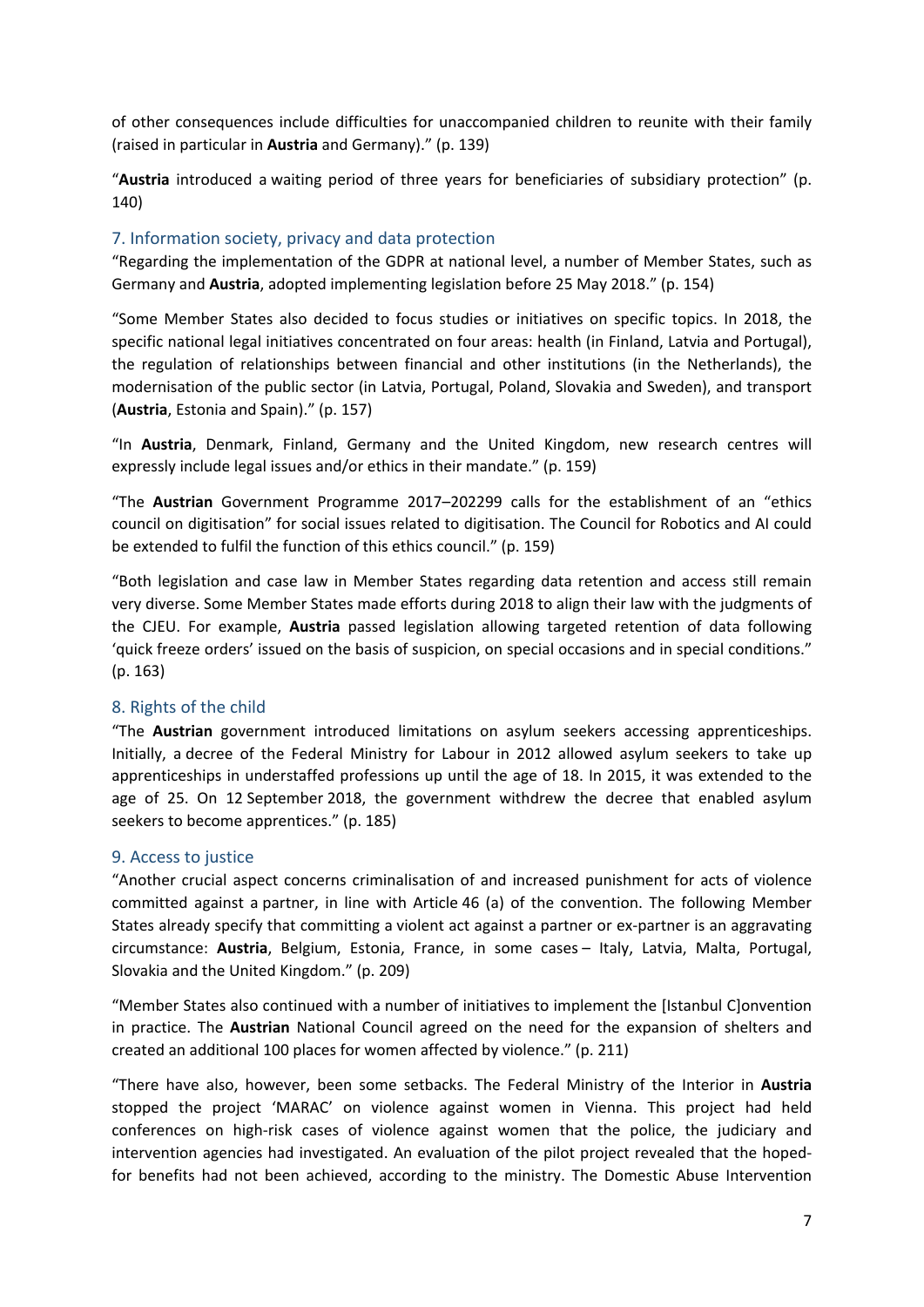<span id="page-7-0"></span>Centre Vienna and opposition parties criticised the decision to end this project." (p. 211)

10. Developments in the implementation of the Convention on the Rights of Persons with Disabilities

"After <sup>a</sup> multi-year discussion process between the **Austrian** Federal Ministry of Labour, Social Affairs, Health and Consumer Protection and the Independent Monitoring Committee, the federal monitoring committee has <sup>a</sup> new legal basis." (p. 236)

# Thematic Reports

### What do fundamental rights mean for people in the EU? (June 2020) <https://fra.europa.eu/en/publication/2020/fundamental-rights-survey-trust>

"In some of the countries with the highest shares of people believing that everyone in the country enjoys the same basic rights, <sup>a</sup> particularly high percentage also say that human rights abuses happen elsewhere – that they are <sup>a</sup> problem in some countries but not really <sup>a</sup> problem in their country. The highest percentage of people in the EU who 'agree' or 'strongly agree' with this statement is in Denmark and Luxembourg (both 67 %), followed by **Austria** (61 %), Sweden and Poland (both 54 %)." (p. 25)

"The statement 'The only people who benefit from human rights in [this country] are those who do not deserve them such as criminals and terrorists' elicits some of the biggest differences, both between countries as well as people with different socio-demographic characteristics. Over 60 % of people in Bulgaria and Slovakia think that only people such as criminals and terrorists benefit from human rights, compared with 20 % or fewer in **Austria**, Cyprus, Luxembourg and Malta." (p. 25)





### (p. 29)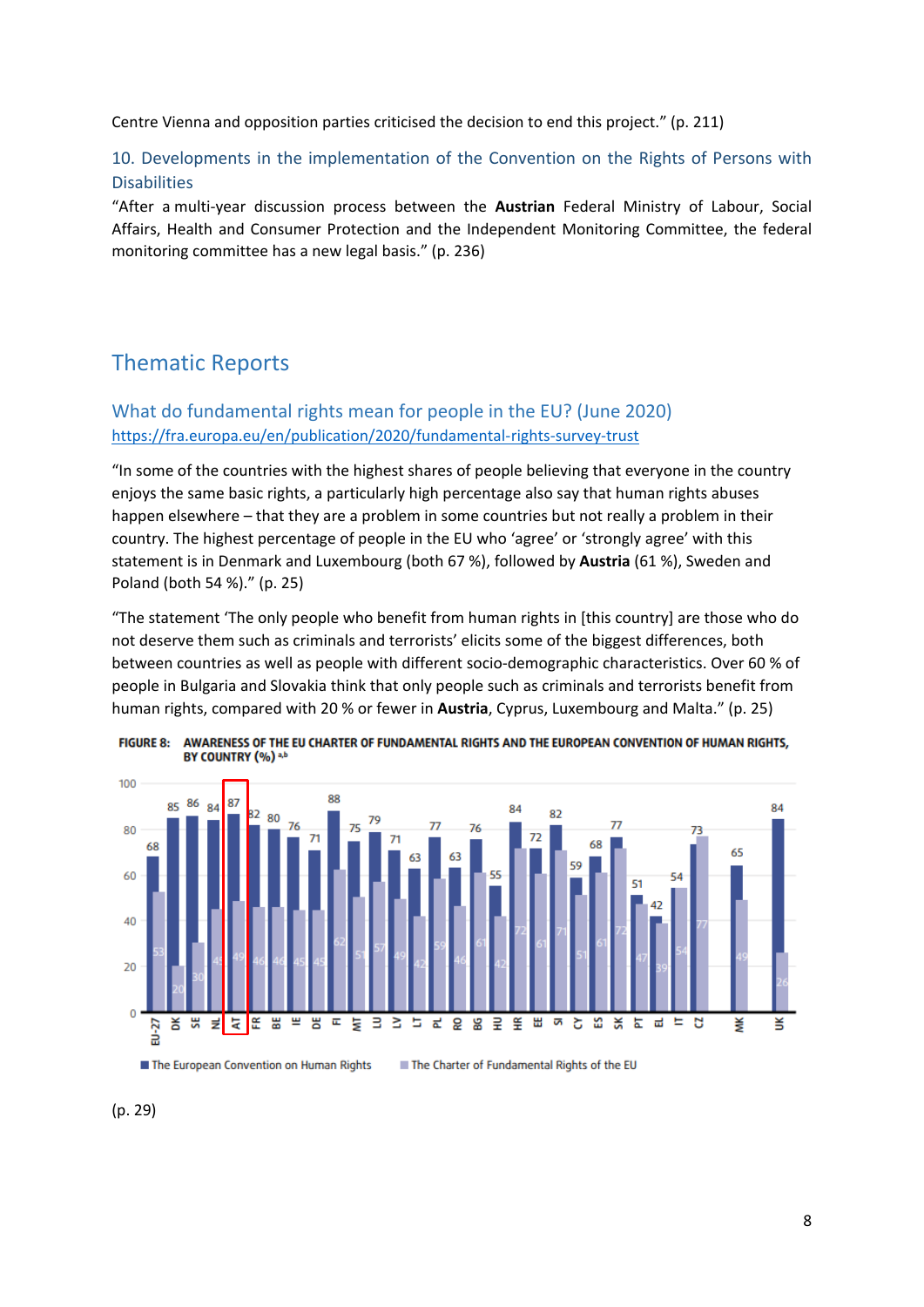

FIGURE 10: IMPORTANCE TO DEMOCRACY THAT THE RIGHTS OF MINORITY GROUPS ARE PROTECTED, BY COUNTRY (%) a,b,c

(p. 34)

FIGURE 11: CONSIDERING FREEDOM OF OPPOSITION PARTIES TO CRITICISE THE GOVERNMENT TO BE OF HIGH IMPORTANCE,<br>PEOPLE AGED 16-29 YEARS AND 65 YEARS AND OVER, BY COUNTRY (%) 3.5



Source: FRA, Fundamental Rights Survey 2019 [Data collection in cooperation with CBS (NL), CTIE (LU) and Statistics Austria (AT)]

(p. 36)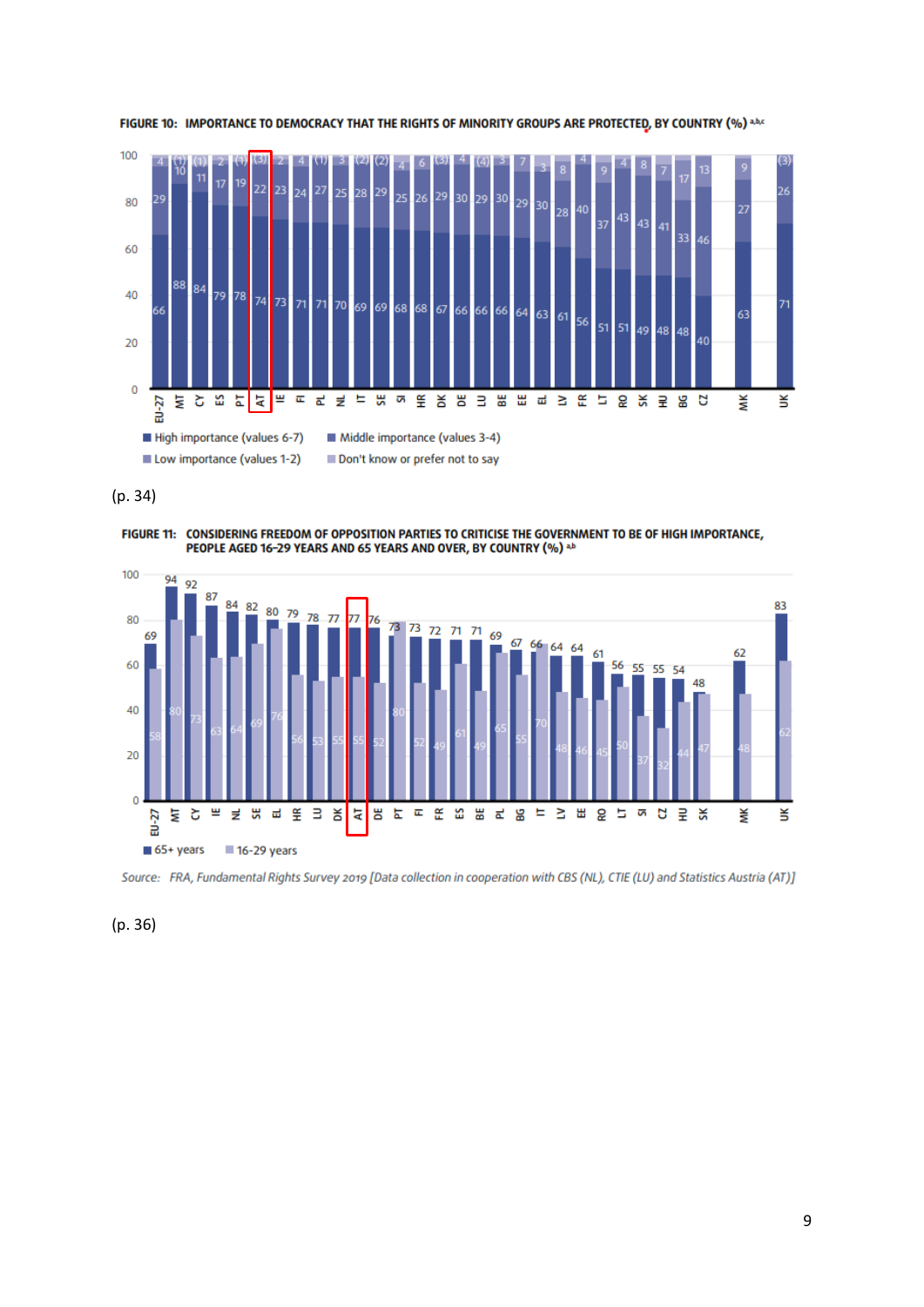

FIGURE 15: PERCEPTIONS CONCERNING THE ABILITY OF NGOS AND CHARITIES TO DO THEIR WORK FREE FROM GOVERNMENT INTIMIDATION, BY COUNTRY (%) ab

 $\triangle$  Notes:

Out of all respondents in the EU-27, United Kingdom and North Macedonia who were asked to complete the section 'Rights awareness & a responsibilities' of the survey (n = 26,045); weighted results.

The answer categories used in the survey were 'Never', 'Rarely', 'Some of the time', 'Most of the time', 'Always', 'Prefer not to say' and b 'Don't know'. In the figure, some of the original answer categories have been combined, as indicated in the category labels.

Source: FRA, Fundamental Rights Survey 2019 [Data collection in cooperation with CBS (NL), CTIE (LU) and Statistics Austria (AT)]

#### (p. 41)





Source: FRA, Fundamental Rights Survey 2019 [Data collection in cooperation with CBS (NL), CTIE (LU) and Statistics Austria (AT)]

(p. 42)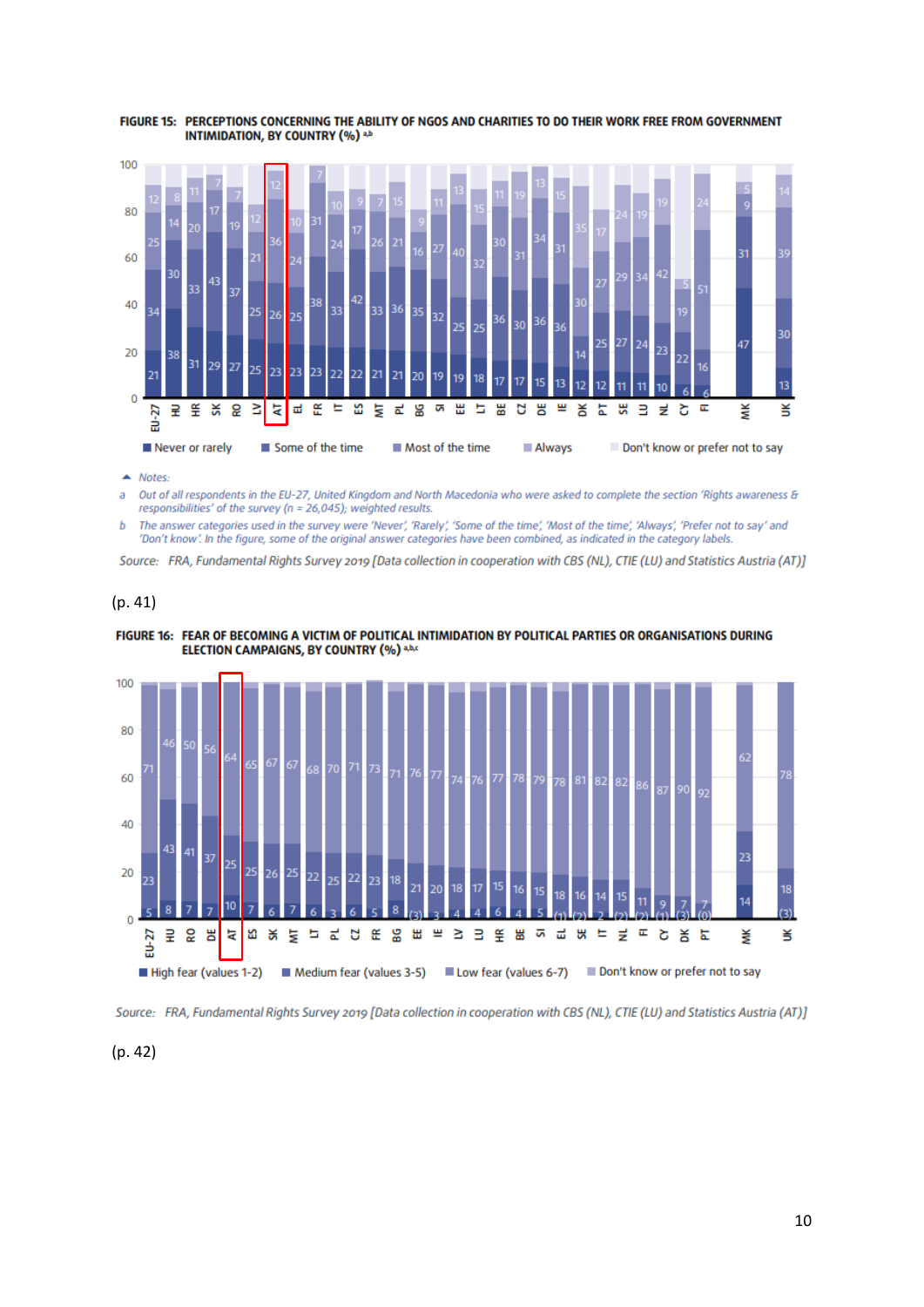

FIGURE 17: PERCEPTIONS CONCERNING THE ABILITY OF JUDGES TO DO THEIR JOB FREE FROM GOVERNMENT INFLUENCE, BY COUNTRY (%) a,b



#### (p. 43)







(p. 45)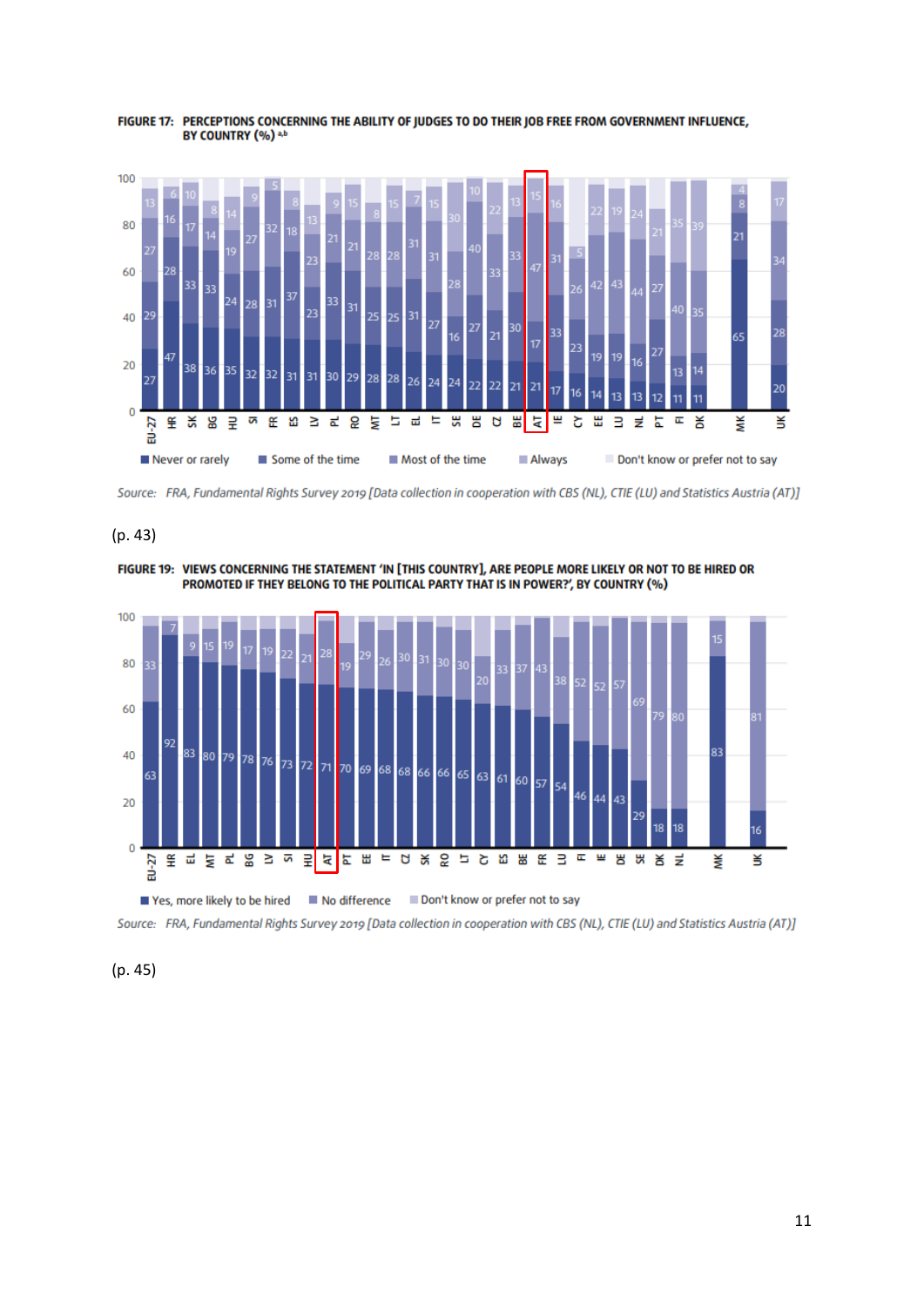

FIGURE 21: VIEWS ON THE STATEMENT "PUBLIC AUTHORITIES/LOCAL ADMINISTRATION PROVIDE EASY WAYS FOR MAKING **FORMAL COMPLAINTS", BY COUNTRY (%)** 

Source: FRA, Fundamental Rights Survey 2019 [Data collection in cooperation with CBS (NL), CTIE (LU) and Statistics Austria (AT)]

(p. 50)

"[…] The most often mentioned problem [when dealing with public administration and local authorities] is the long time taken to process matters – the percentage of people concerned about this is highest in France, Germany, **Austria** and Luxembourg." (p. 52)



FIGURE 24: VIEWS ON ACCEPTABILITY OF GIVING A GIFT TO OR DOING A FAVOUR FOR A PUBLIC OFFICIAL OR CIVIL SERVANT IF NEED SOMETHING URGENTLY FROM THEM, BY COUNTRY (%)

Source: FRA, Fundamental Rights Survey 2019 [Data collection in cooperation with CBS (NL), CTIE (LU) and Statistics Austria (AT)]

(p. 56)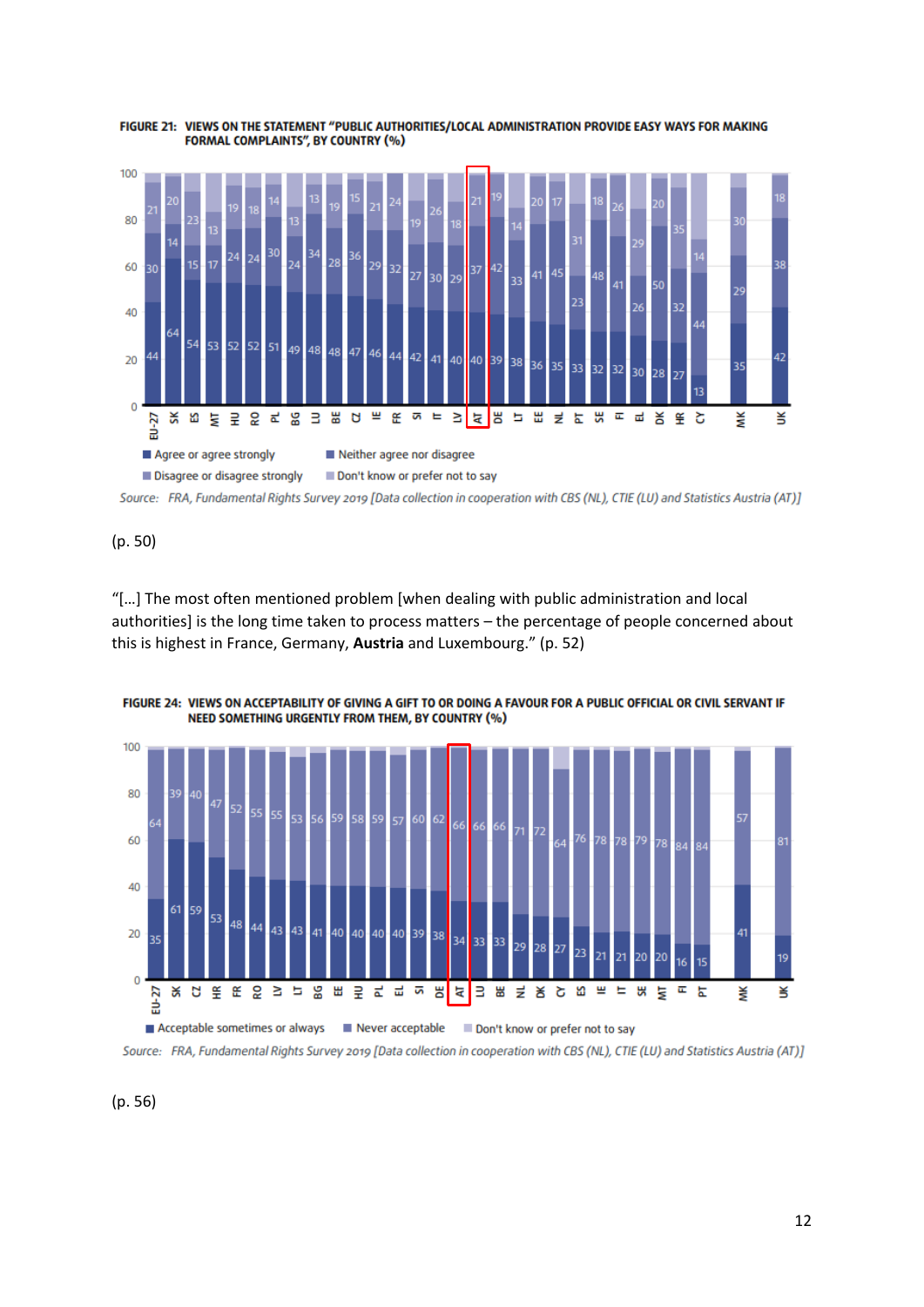### <span id="page-12-0"></span>A long way to go for LGBTI equality (May 2020) <https://fra.europa.eu/en/publication/2020/eu-lgbti-survey-results>

A country sheet with the results for **Austria** is available at:

[https://fra.europa.eu/sites/default/files/fra\\_uploads/lgbti-survey-country-data\\_austria.pdf](https://fra.europa.eu/sites/default/files/fra_uploads/lgbti-survey-country-data_austria.pdf) (also annexed to this submission)

Criminal detention conditions in the European Union: rules and reality (December 2019)

[https://fra.europa.eu/en/publication/2019/criminal-detention-conditions-european-union-rules](https://fra.europa.eu/en/publication/2019/criminal-detention-conditions-european-union-rules-and-reality)[and-reality](https://fra.europa.eu/en/publication/2019/criminal-detention-conditions-european-union-rules-and-reality)

"Ten Member States do not regulate or have <sup>a</sup> national standard in place for minimum cell space per detainee or prisoner. Despite this, most of these 10 Member States do set down certain conditions, such as that cells should provide "sufficient" space (**Austria**, Germany and Italy), <sup>a</sup> reasonable amount of space (Malta) or enough space to make them habitable (Spain)." (p. 18)

"Detainees' access to showers remains insufficient in practice. FRA'<sup>s</sup> findings show that [National Preventive Mechanisms (NPMs)] in several EU Member States (including **Austria**, Belgium, Italy, Latvia and Luxembourg) often highlight the challenge of ensuring frequent and continued access to hot water and access to showers at least twice <sup>a</sup> week." (p. 25)

"The insufficient protection of privacy with regard to sanitary facilities is repeatedly highlighted by NPMs. They indicate serious problems regarding the proper separation of sanitary areas in at least 14 EU Member States including **Austria**." (p. 25)

"**Austria**: the NPM recommended in 2016 that lockup times that amount to 23 hours are intolerable and should urgently be shortened." (p. 30)

"Findings reveal that the situation with children and young offenders is problematic in some Member States. The **Austrian** Ombudsman Board repeatedly highlighted, in 2015, 2016 and 2017, that there must be <sup>a</sup> structured and balanced daily routine with the shortest possible lock-up times to prevent violent assaults of children and young detainees." (p. 44)

# Antisemitism - Overview of data available in the European Union 2008–2018 (November 2019)

[https://fra.europa.eu/en/publication/2019/antisemitism-overview-data-available-european](https://fra.europa.eu/en/publication/2019/antisemitism-overview-data-available-european-union-2008-2018)[union-2008-2018](https://fra.europa.eu/en/publication/2019/antisemitism-overview-data-available-european-union-2008-2018)

This annual overview provides an update of the most recent figures on antisemitic incidents, covering the period 1 January 2008 – 31 December 2018, across the EU Member States, where data are available. Data for **Austria** can be found on pp. 24-29.

"In 2017, the governments of **Austria**, Romania, Germany and Bulgaria adopted or endorsed the IHRA definition. FRA received information indicating that, in **Austria**, the [non-legally binding working definition of antisemitism adopted by the International Holocaust Remembrance Alliance (IHRA)] will be used and applied in the context of education and law enforcement training purposes. It is also employed by the security services." (pp. 19-20)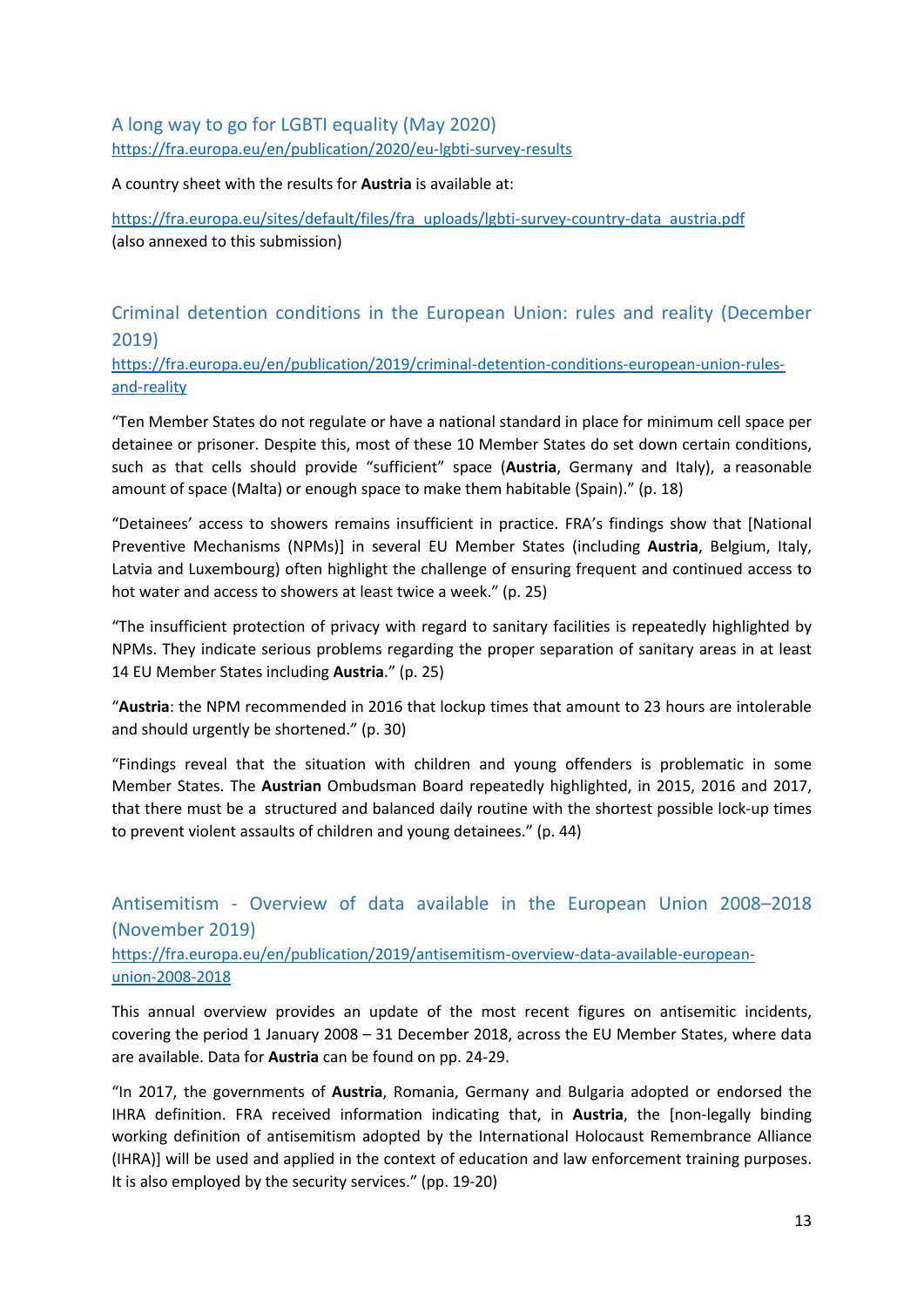### <span id="page-13-0"></span>Integration of young refugees in the EU: good practices and challenges (November 2019)

[https://fra.europa.eu/en/publication/2019/integration-young-refugees-eu-good-practices-and](https://fra.europa.eu/en/publication/2019/integration-young-refugees-eu-good-practices-and-challenges)[challenges](https://fra.europa.eu/en/publication/2019/integration-young-refugees-eu-good-practices-and-challenges)

"Under EU law, refugees have the same rights to social welfare as nationals, but allows Member States to pay only core benefits to beneficiaries of subsidiary protection. **Austria** is the only EU Member State out of the six reviewed that differentiates between the two." (p. 13)

"In recent years, **Austria** and Germany have also extended language programmes to asylum applicants with good prospects of acquiring <sup>a</sup> protection status." (p. 15)

"In **Austria** the registration of the asylum claim at the police was relatively swift, but then there were delays of several months to get an appointment for <sup>a</sup> first interview with the asylum authority to collect all registration-related data, noted the Asylum Information Database (AIDA), <sup>a</sup> database managed by the European Council on Refugees and Exiles (ECRE)." (p. 27)

"Under Article 24 of the Qualification Directive, residence permits must be valid for no less than three years for refugees and at least for one year for beneficiaries of subsidiary protection. Before the large number of arrivals in 2015, many Member States went beyond the requirements of the Qualification Directive. Since then, however, **Austria** and Sweden have changed their laws to meet only the minimum requirements of EU law." (p. 29)

"The age of an applicant can be important for the duration of the procedure. For example, in Italy, unaccompanied children'<sup>s</sup> applications are processed as <sup>a</sup> priority, in line with the best interests of the child. In **Austria**, Germany and Sweden their processing time can be longer than for adults." (p. 32)

"Since 2015, **Austria**, Germany and Sweden have introduced legal changes restricting the possibilities of family reunification for beneficiaries of international protection." (p. 37)

"In **Austria**, subsidiary protection status holders have to wait for three years after receiving their decision before they are eligible to apply for reunification. The sponsor must then prove that they can provide their family members with accommodation, sickness insurance and financial means." (p. 40)

"Another major challenge is accessing embassies and the high cost of doing so, as experts as well as international protection beneficiaries noted in all the six EU Member States. A particular challenge emerged from **Austria**, where it is the family member in the non-EU country who has to initiate the family reunification procedure in the embassy. To benefit from the simplified family reunification procedure, this has to be done within three months from the recognition of refugee status in Austria. This may be <sup>a</sup> challenge, particularly if the diplomatic representation is in another country." (p. 41)

"**Austria** and Germany do not have specific refugee housing schemes, although programmes may exist at <sup>a</sup> regional level." (p. 53)

"In other instances, beneficiaries of international protection are not able to meet the requirements. For example, access to subsidised housing in Upper Austria requires five years of prior residence in **Austria**, including 54 months' income from employment or social insurance benefit based on employment, five years of having been registered in the municipality and German language level A2. Although the city of Vienna has <sup>a</sup> large public housing sector, the eligibility criteria are equally high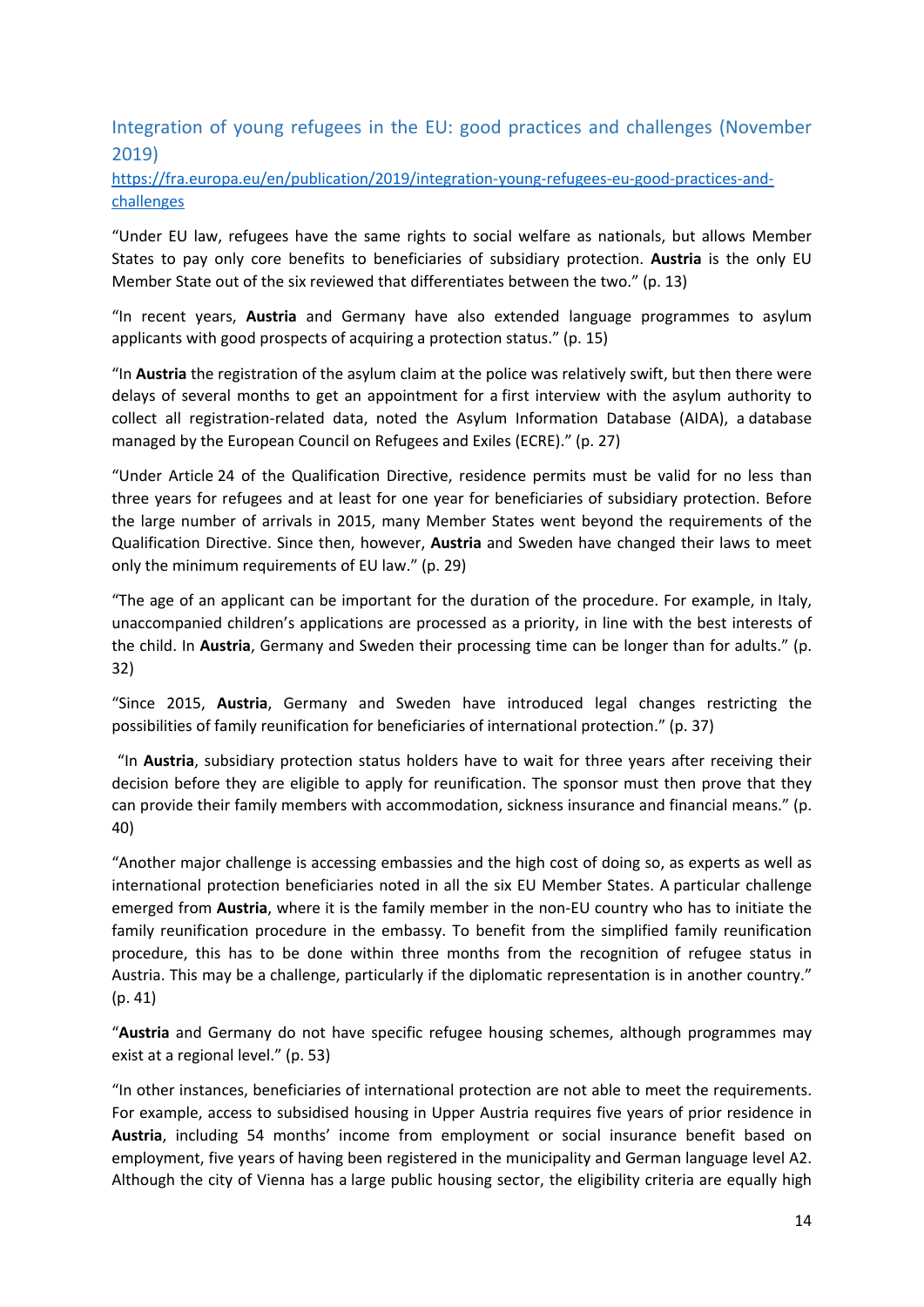and difficult for refugees to meet in practice, according to the municipal integration focal point." (p. 54)

"The issue of social assistance to refugees (and immigrants more generally) has been high on the political agenda in some Member States, as migrants and refugees are perceived as <sup>a</sup> heavy burden on public funds. As an illustration, **Austria** introduced <sup>a</sup> new federal law on social welfare in June 2019, reducing social assistance particularly for families with several children, for persons with little knowledge of German and for subsidiary protection status holders." (p. 63)

"In principle, international protection beneficiaries can receive non-contribution-based disability allowances […]. In **Austria**, persons with disabilities, including international protection beneficiaries, may be entitled to <sup>a</sup> care allowance (*Pflegegeld*)." (p. 69-70)

"Upper Austria'<sup>s</sup> legislation grants reduced benefits to holders of time-limited residence permits under Section 3 (4) of the Austrian Asylum Act. This includes subsidiary protection status holders as well as refugees who applied for asylum after 14 November 2015 during their first three years of residence. […] **Austrian** courts have since then overturned decisions by the administration in Upper Austria granting reduced benefits to refugees. It continues, however, to give reduced benefits to holders of subsidiary protection status." (p. 71)

"**Austria** also differentiates between refugees and subsidiary protection status holders for family and childcare allowances. Whereas refugees are treated in the same manner as nationals, subsidiary protection status holders are entitled to family allowance only if they are employed or self-employed and do not receive any basic care (*Grundversorgung*) services." (p. 71)

"In 2016, FRA noted the absence of formal legal or policy frameworks or specific procedures for the identification of victims of torture in **Austria**, Germany, Greece, Italy and Sweden." (p. 82)

"In **Austria**, applicants and status holders, including unaccompanied children, have waited up to <sup>a</sup> year for [mental health] treatment. Experts in Upper Austria noted that, since the health insurer does not reimburse interpretation costs, applications for mental care are often refused with the argument that therapy is not feasible." (p. 83)

"Children were asked to estimate when they had started to attend school. In **Austria**, children interviewed who arrived during compulsory school age accessed school between three weeks and four months after their arrival." (p. 92)

"French, German, Greek and Swedish locations observed problems with capacity and lack of places in schools for asylum-seeking and protection status holder children. Insufficient places in preparatory classes were mentioned in **Austria** and France." (p. 93)

"Students in need of international protection are likely to be pointed towards vocational education rather than other types of schools, FRA finds. This can already happen at an early stage. For example, in **Austria**, where students are split quite early, when they are 10 years old, into secondary academic schools and more practical/vocational schools (*Neue Mittelschule*), all the children interviewed arriving within mandatory school age (up to 15) were enrolled in *Neue Mittelschule*." (p. 94)

"In **Austria** and Italy, it is common for children arriving after compulsory school age (15 and 16 respectively) to be encouraged to enrol in school to get school-leaving certificates. In **Austria**, children who arrive aged 15 are encouraged to obtain school-leaving certificates from adult education facilities after they complete preparatory classes." (p. 96)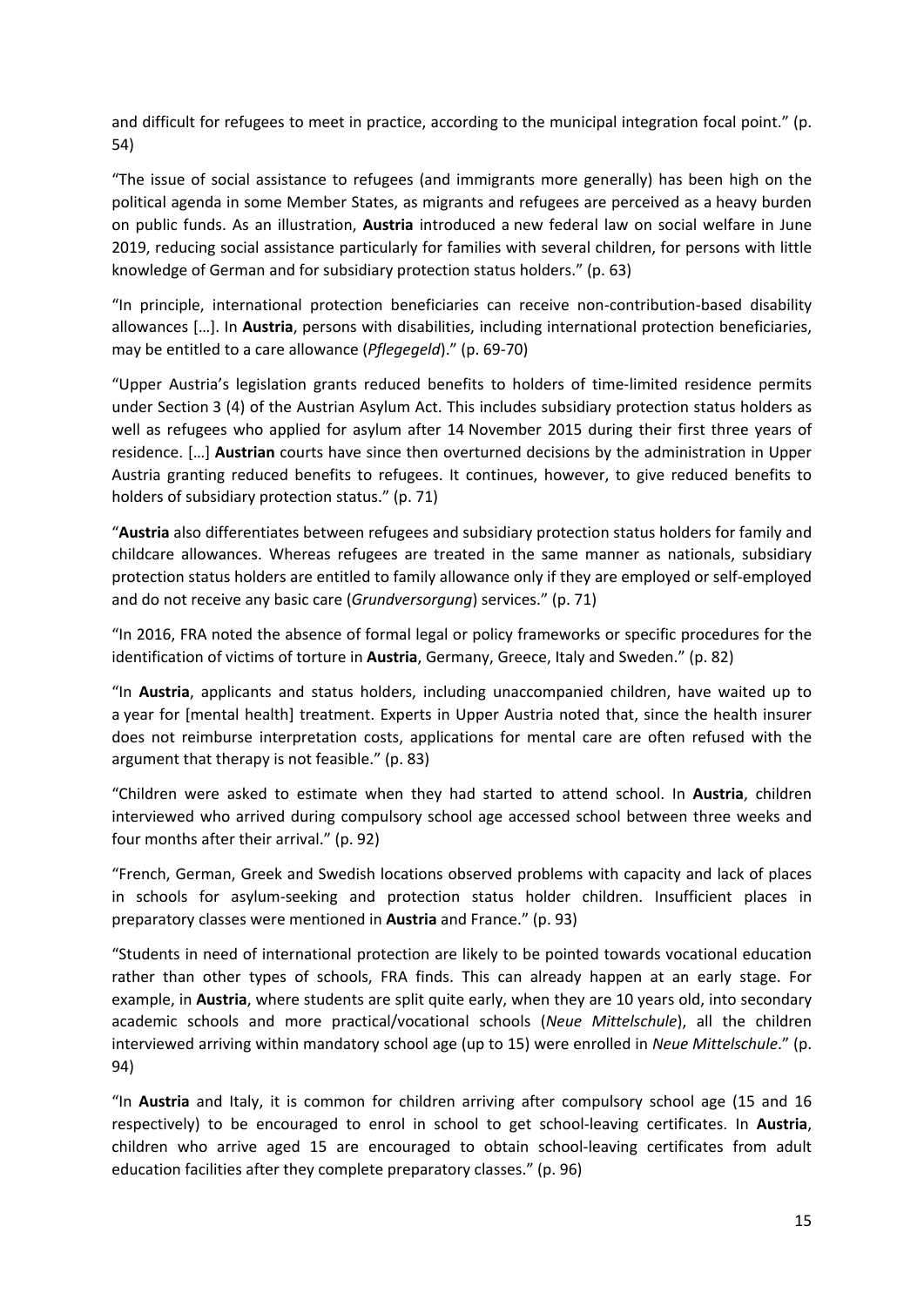<span id="page-15-0"></span>"Flowing from the limited access to the labour market, four out of the six EU Member States reviewed, namely **Austria**, France, Germany and Sweden, impose limitations on vocational training for asylum applicants. In **Austria**, since September 2018, applicants are in principle no longer allowed to enter apprenticeships." (p. 103)

"Two thirds of experts interviewed identified labour exploitation as one of the main types of crime against asylum applicants and international protection beneficiaries. In **Austria**, Greece and Italy, they mentioned it more often than any other type of crime (equal with [violent crime, such as assault], in **Austria**). […] Some law enforcement experts in **Austria**, Germany and Sweden highlight that these crimes are mostly perpetrated by other migrants or refugees, possibly from <sup>a</sup> different background, sometimes fuelled by differences in ethnicity or religion." (p. 111)

"Nearly all experts interviewed in **Austria**, Germany and Greece consider domestic violence specifically to be <sup>a</sup> type of crime affecting female asylum applicants as well as international protection beneficiaries, although it is rarely reported." (p. 111)

"When asked to identify types of crime affecting women specifically, the majority of the experts across professional groups, particularly in **Austria**, France and Greece, raised [trafficking in human beings]." (p. 111)

"Almost half of the experts interviewed also considered hate crime <sup>a</sup> particular risk. This included the majority of experts in **Austria**, Germany and Greece. Asylum applicants and international protection beneficiaries interviewed in **Austria**, Germany and Italy report hate crime as the most common experience of victimisation" (p. 112)

"Among the general population in October 2017, 55 % of the respondents across EU Member States agreed with <sup>a</sup> statement that immigrants worsen crime problems in the respondent'<sup>s</sup> country, according to Special Eurobarometer 469. Some 70 % of respondents in **Austria** shared this view." (p. 117)

Beyond the peak: challenges remain, but migration numbers drop (March 2019) [https://fra.europa.eu/en/publication/2019/beyond-peak-challenges-remain-migration-numbers](https://fra.europa.eu/en/publication/2019/beyond-peak-challenges-remain-migration-numbers-drop)[drop](https://fra.europa.eu/en/publication/2019/beyond-peak-challenges-remain-migration-numbers-drop)

"In addition to reducing, in 2016, permanent residence permits for refugees to three-year permits, in 2018, **Austria** extended the time at which one can apply for Austrian citizenship from six to ten years after the issuance of <sup>a</sup> residence permit." (p. 19)

"In 2016, **Austria** and Denmark introduced <sup>a</sup> three-year waiting period for beneficiaries of subsidiary protection before they can reunite with their families. In 2018, **Austria**, Denmark and Germany introduced even further restrictions. The **Austrian** Consular Fee Act introduced <sup>a</sup> fee of EUR 200 per person over 6 years old and EUR 100 for persons under 6 years to apply for family reunification under the Asylum Act, making family reunification the most expensive procedure at Austrian embassies." (p. 20)

Experiences and perceptions of antisemitism – Second survey on discrimination and hate crime against Jews in the EU (December 2018) [https://fra.europa.eu/en/publication/2018/experiences-and-perceptions-antisemitism-second](https://fra.europa.eu/en/publication/2018/experiences-and-perceptions-antisemitism-second-survey-discrimination-and-hate)[survey-discrimination-and-hate](https://fra.europa.eu/en/publication/2018/experiences-and-perceptions-antisemitism-second-survey-discrimination-and-hate)